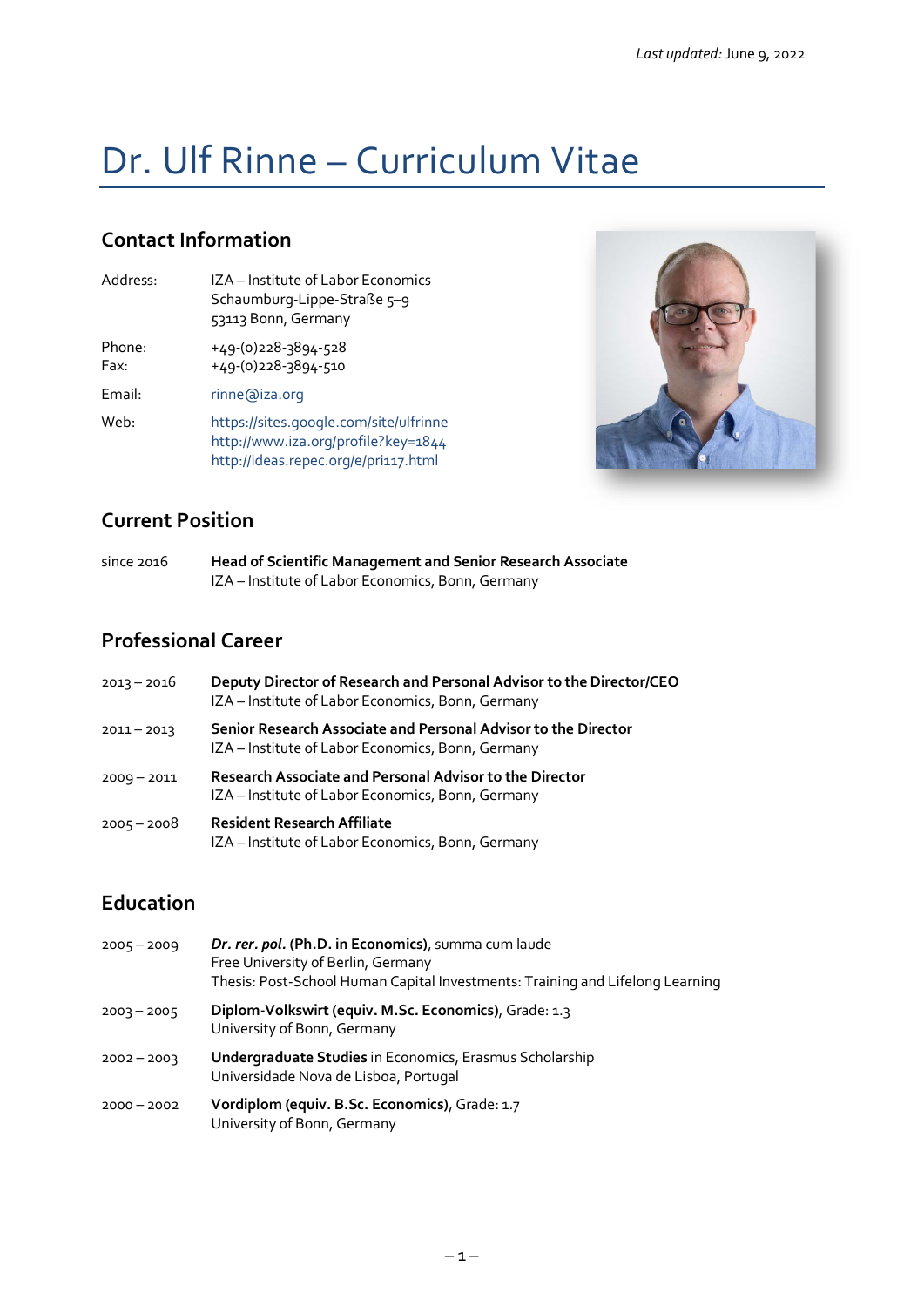### **Publications**

#### **A. Monographs**

- Rinne, Ulf (2010). *[Post-School Human Capital Investments: Training and Lifelong Learning](http://www.amazon.com/Post-School-Human-Capital-Investments-Training/dp/3838120825/ref=sr_1_2?ie=UTF8&qid=1287654881&sr=8-2).* Saarbrücken: Südwestdeutscher Verlag für Hochschulschriften (188 pages).
- Rinne, Ulf (2010). *[An Empirical Study of Female Labor Supply: The Exceptional Cases of Portugal and](http://www.amazon.com/Empirical-Study-Female-Labor-Supply/dp/3639227344/ref=sr_1_1?ie=UTF8&qid=1287654881&sr=8-1)  [Germany](http://www.amazon.com/Empirical-Study-Female-Labor-Supply/dp/3639227344/ref=sr_1_1?ie=UTF8&qid=1287654881&sr=8-1).* Saarbrücken: VDM Verlag Dr. Müller (104 pages).

#### **B. Refereed Journals**

- Löwe, Monique, Ulf Rinne and Hendrik Sonnabend (2022). Gender Role Models and Early Career Decisions. *[Applied Economics Letters](https://doi.org/10.1080/13504851.2022.2066618)* (online first).
- Rinne, Ulf and Hendrik Sonnabend (2022). Female Workers, Male Managers: Gender, Leadership, and Risk-Taking. *[Southern Economic Journal](https://doi.org/10.1002/soej.12545)* 88(3), 906–930.
- Bonin, Holger, Ingo Isphording, Annabelle Krause-Pilatus, Andreas Lichter, Nico Pestel and Ulf Rinne (2020). The German Statutory Minimum Wage and Its Effects on Regional Employment and Unemployment. *[Jahrbücher für Nationalökonomie und Statistik](https://doi.org/10.1515/jbnst-2018-0067)* 240(2–3), 295–319.
- Eichhorst, Werner, Holger Hinte, Ulf Rinne and Verena Tobsch (2017). How Big is the Gig? Assessing the Preliminary Evidence on the Effects of Digitalization on the Labor Market. *[Management Revue](https://doi.org/10.5771/0935-9915-2017-3-298)* 28(3), 298–318.
- Krause, Annabelle, Ulf Rinne and Klaus F. Zimmermann (2017). European Labor Market Integration: What the Experts Think. *[International Journal of Manpower](https://doi.org/10.1108/IJM-05-2017-0101)* 38(7), 954–974.
- Constant, Amelie F., Annabelle Krause, Ulf Rinne and Klaus F. Zimmermann (2017). Reservation Wages of First- and Second-Generation Migrants. *[Applied Economics Letters](http://dx.doi.org/10.1080/13504851.2016.1243203)* 24(13), 945–949.
- Hinte, Holger, Ulf Rinne and Klaus F. Zimmermann (2016). Punkte machen?! Warum Deutschland ein aktives Auswahlsystem für ausländische Fachkräfte braucht und wie ein solches System aussehen kann. *[Perspektiven der Wirtschaftspolitik](http://dx.doi.org/10.1515/pwp-2016-0005)* 17(1), 68–87.
- Krause, Annabelle, Ulf Rinne and Simone Schüller (2015). Kick It Like Özil? Decomposing the Native-Migrant Education Gap. *[International Migration Review](http://onlinelibrary.wiley.com/doi/10.1111/imre.12107/abstract)* 49(3), 757–789.
- Bonin, Holger and Ulf Rinne (2014). Beautiful Serbia Objective and Subjective Outcomes of Active Labor Market Policy in a Transition Economy. *Economics [of Transition](http://dx.doi.org/10.1111/ecot.12028)* 22(1), 43–67.
- Rinne, Ulf and Klaus F. Zimmermann (2013). Is Germany the North Star of Labor Market Policy? **IMF [Economic Review](http://dx.doi.org/10.1057/imfer.2013.21)** 61(4), 702-729.
- Rinne, Ulf, Arne Uhlendorff and Zhong Zhao (2013). Vouchers and Caseworkers in Training Programs for the Unemployed. *[Empirical Economics](http://dx.doi.org/10.1007/s00181-012-0662-5)* 45(3), 1089–1127.
- Cahuc, Pierre, Stéphane Carcillo, Ulf Rinne and Klaus F. Zimmermann (2013). Youth Unemployment in Old Europe: The Polar Cases of France and Germany. *IZA [Journal of European Labor Studies](http://www.izajoels.com/content/2/1/18)* 2:18, 1–23.
- Kluve, Jochen, Ulf Rinne, Arne Uhlendorff and Zhong Zhao (2013). The Impact of Training Duration on Employment Outcomes: Evidence from LATE Estimates. *[Economics Letters](http://dx.doi.org/10.1016/j.econlet.2013.06.002)* 120(3), 487–490.
- Brenke, Karl, Ulf Rinne and Klaus F. Zimmermann (2013). Short-Time Work: The German Answer to the Great Recession. *[International Labour Review](http://dx.doi.org/10.1111/j.1564-913X.2013.00181.x)* 152(2), 287–305.
	- *Spanish version:* Brenke, Karl, Ulf Rinne and Klaus F. Zimmermann (2013). Desempleo parcial, la respuesta alemana a la Gran Recesión. *[Revista Internacional del Trabajo](http://dx.doi.org/10.1111/j.1564-9148.2013.00183.x)* 132(2), 325–344.
	- *French version:* Brenke, Karl, Ulf Rinne and Klaus F. Zimmermann (2013). Le chômage partiel: réponse de l'Allemagne face à la grande récession. *[Revue internationale du Travail](http://dx.doi.org/10.1111/j.1564-9121.2013.00183.x)* 152(2), 311–330.
- Betzer, André, Markus Doumet and Ulf Rinne (2013). How Policy Changes Affect Shareholder Wealth: The Case of the Fukushima Dai-ichi Nuclear Disaster. *[Applied Economics Letters](http://dx.doi.org/10.1080/13504851.2012.748172)* 20(8), 799–803.
- Krause, Annabelle, Ulf Rinne and Klaus F. Zimmermann (2012). Anonymous Job Applications in Europe. *[IZA Journal of European Labor Studies](http://dx.doi.org/10.1186/2193-9012-1-5)* 1:5, 1–20.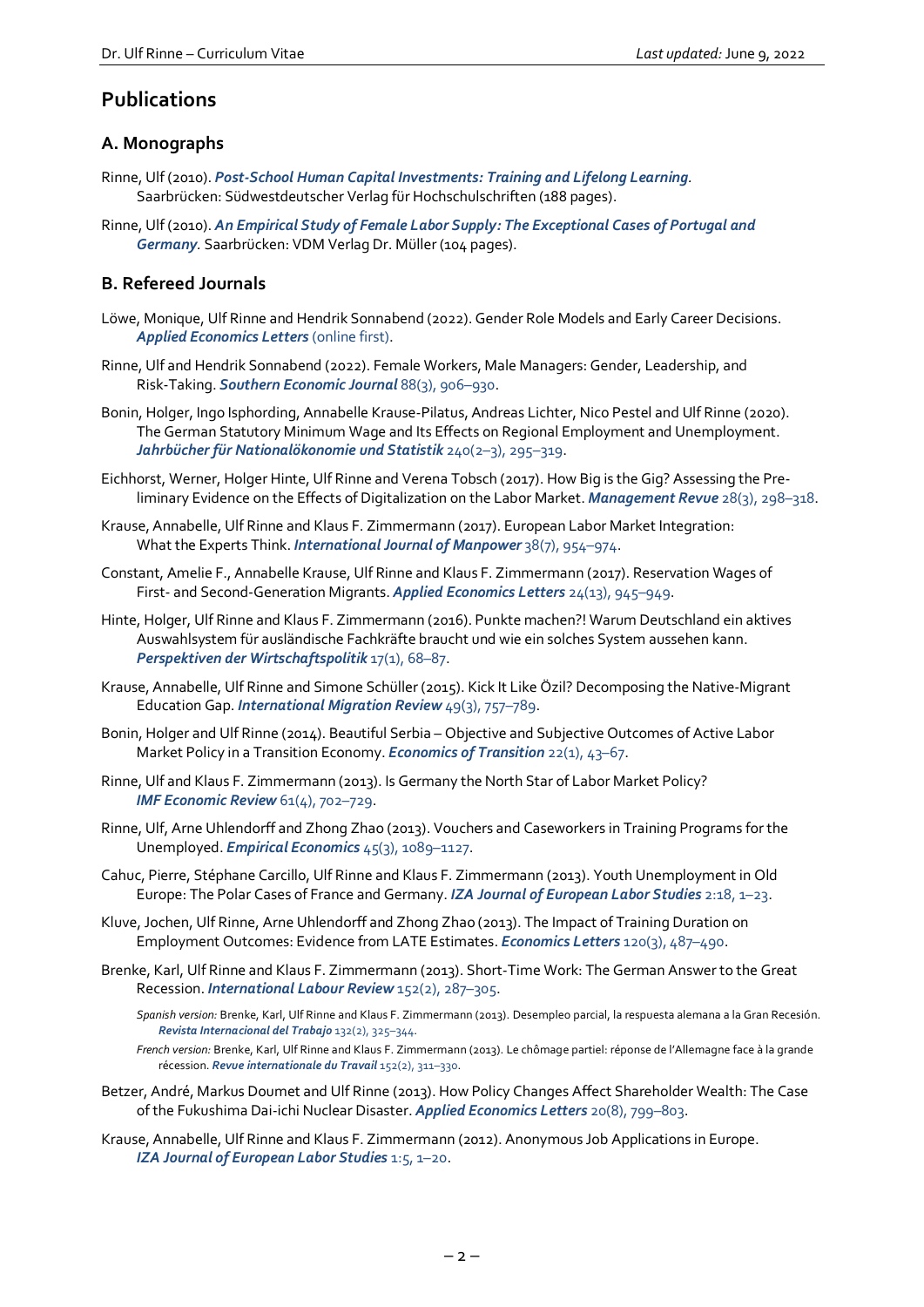Rinne, Ulf and Klaus F. Zimmermann (2012). Another Economic Miracle? The German Labor Market and the Great Recession. *[IZA Journal of Labor Policy](http://dx.doi.org/10.1186/2193-9004-1-3)* 1:3, 1–21.

*Reprinted (in Italian):* Rinne, Ulf and Klaus F. Zimmermann (2013). Un altro miracolo economico? Il mercato del lavoro tedesco e la grande recessione. *[Diritto delle Relazioni Industriali](http://www.bollettinoadapt.it/wp-content/uploads/2014/09/dri_2013_2_rinne-zimmermann.pdf)* 23(2), 401–423.

- Krause, Annabelle, Ulf Rinne and Klaus F. Zimmermann (2012). Anonymous Job Applications of Fresh Ph.D. Economists. *[Economics Letters](http://dx.doi.org/10.1016/j.econlet.2012.06.029)* 117(2), 441–444.
- Constant, Amelie F., Annabelle Krause, Ulf Rinne and Klaus F. Zimmermann (2011). Economic Preferences and Attitudes of the Unemployed: Are Natives and Second Generation Migrants Alike? *[International Journal of Manpower](http://dx.doi.org/10.1108/01437721111174776)* 32(7), 825–851.
- Constant, Amelie F., Martin Kahanec, Ulf Rinne and Klaus F. Zimmermann (2011). Ethnicity, Job Search and Labor Market Reintegration of the Unemployed. *[International Journal of Manpower](http://dx.doi.org/10.1108/01437721111174749)* 32(7), 753–776.
- Rinne, Ulf, Simone Schüller and Klaus F. Zimmermann (2011). Ethnische Vielfalt und Arbeitsmarkterfolg.*[Journal](http://dx.doi.org/10.1007/s12651-011-0062-x)  [for Labour Market Research](http://dx.doi.org/10.1007/s12651-011-0062-x)* 44(1/2), 81–89.
- Rinne, Ulf, Marc Schneider and Arne Uhlendorff (2011). Do the skilled and prime-aged unemployed benefit more from training? Effect heterogeneity of public training programmes in Germany. *[Applied Economics](http://dx.doi.org/10.1080/00036841003670697)* 43(25), 3465–3494.

#### **C. Book Chapters etc.**

Rinne, Ulf and H. Schneider (2019).The labor market in Germany, 2000–2016. *[IZA World of Labor](https://wol.iza.org/articles/the-labor-market-in-germany)* 2019: 379.

- Spies, Dennis C. and Ulf Rinne (2019). Einwanderung und Wohlfahrtsstaat. In: Obinger, Herbert and Manfred G. Schmidt (Eds.), *[Handbuch Sozialpolitik](https://link.springer.com/chapter/10.1007/978-3-658-22803-3_22)*, Springer, pp. 431–451.
- Rinne, Ulf (2018). Anonymous job applications and hiring discrimination. *[IZA World of Labor](http://wol.iza.org/articles/anonymous-job-applications-and-hiring-discrimination)* 2018: 48.
- Eichhorst, Werner and Ulf Rinne (2018). Promoting Youth Employment in Europe: Evidence-based Policy Lessons. In: Miguel Ángel Malo and Almudena Moreno Mínguez (Eds.), *[European Youth Labour Markets](https://link.springer.com/chapter/10.1007/978-3-319-68222-8_13)*, [Springer, pp. 189–204.](https://link.springer.com/chapter/10.1007/978-3-319-68222-8_13)
- Rinne, Ulf (2013). The Evaluation of Immigration Policies. In: Constant, Amelie F. and Klaus F. Zimmermann (Eds.), *[International Handbook on the Economics of Migration](https://ideas.repec.org/h/elg/eechap/4026_28.html)*, Cheltenham, UK, and Northampton, USA: [Edward Elgar Publishing, Chapter 28, pp. 530–551.](https://ideas.repec.org/h/elg/eechap/4026_28.html)
- Constant, Amelie F. and Ulf Rinne (2013). Germany. In: Desiderio, Maria Vincenza and Anke Schuster (Eds.), *[Improving Access to Labour Market Information for Migrants and Employers](https://publications.iom.int/books/improving-access-labour-market-information-migrants-and-employers)*, Brussels: International [Organization for Migration \(IOM\), Chapter 6, pp. 57–86.](https://publications.iom.int/books/improving-access-labour-market-information-migrants-and-employers)
- Hinte, Holger, Ulf Rinne and Klaus F. Zimmermann (2012). Zuwanderung, Demografie und Arbeitsmarkt: Fakten statt Vorbehalte. In: Heinz, Andreas and Ulrike Kluge (Eds.), *Einwanderung – [Bedrohung oder Zukunft?](https://www.campus.de/buecher-campus-verlag/wissenschaft/politikwissenschaft/einwanderung_bedrohung_oder_zukunft-4269.html)  Mythen und Fakten zur Integration*[, Frankfurt/Main: Campus, pp. 263–278.](https://www.campus.de/buecher-campus-verlag/wissenschaft/politikwissenschaft/einwanderung_bedrohung_oder_zukunft-4269.html)

#### **D. Non-Refereed Journals**

- Eichhorst, Werner, Paul Marx and Ulf Rinne (2020). Maneuvering through the Crisis: Labor Market and Social Policies during the COVID-19 Pandemic. *[Intereconomics](https://www.intereconomics.eu/contents/year/2020/number/6/article/manoeuvring-through-the-crisis-labour-market-and-social-policies-during-the-covid-19-pandemic.html)* 55(6), 375-380.
- Eichhorst, Werner and Ulf Rinne (2019). Drohender Abschwung in Zeiten der Digitalisierung: Brauchen wir jetzt "Kurzarbeit 4.0"? *[ifo Schnelldienst](http://www.ifo.de/DocDL/sd-2019-18-eichhorst-rinne-konjunkturelle-eintruebung-2019-09-26.pdf)* 72(18), 3–6.
- Eichhorst, Werner and Ulf Rinne (2019). Erfolge der Grundsicherung nicht gefährden: Weiterentwicklung statt neuer Antworten. *[Wirtschaftsdienst](https://blog.zeit.de/herdentrieb/files/2019/04/wirtschaftsdienst_4-2019_HartzIV-Reform-einer-umstrittenen-politischen-Ma%C3%9Fnahme.pdf)* 99(4), 240–242.
- Rinne, Ulf and Hilmar Schneider (2019). Ökonomische Ursachen statt Symptome bekämpfen. *ifo [Schnelldienst](https://www.cesifo-group.de/DocDL/sd-2019-04-peichl-schricker-etal-entgelttransparenzgesetz-2019-02-21.pdf)* 72(4), 11–14.
- Rinne, Ulf (2018). Zuwanderungsdebatte zwischen Öffnung und Skepsis: Welche Migrationspolitik brauchen wir? In: Neugebauer, V. (Ed.), Einwanderungsland Deutschland: Gesetz, Praxis und gesellschaftliches Selbstverständnis, *[Loccumer Protokoll](https://www.loccum.de/publikationen/9783817273164/)* 73/2016, 9–20.
- Eichhorst, Werner and Ulf Rinne (2018). Crowd Working and the Gig Economy: the Awakening of a Sleeping Giant? [World Commerce Review](http://www.worldcommercereview.com/publications/article_pdf/1380) 12(1), 64-67.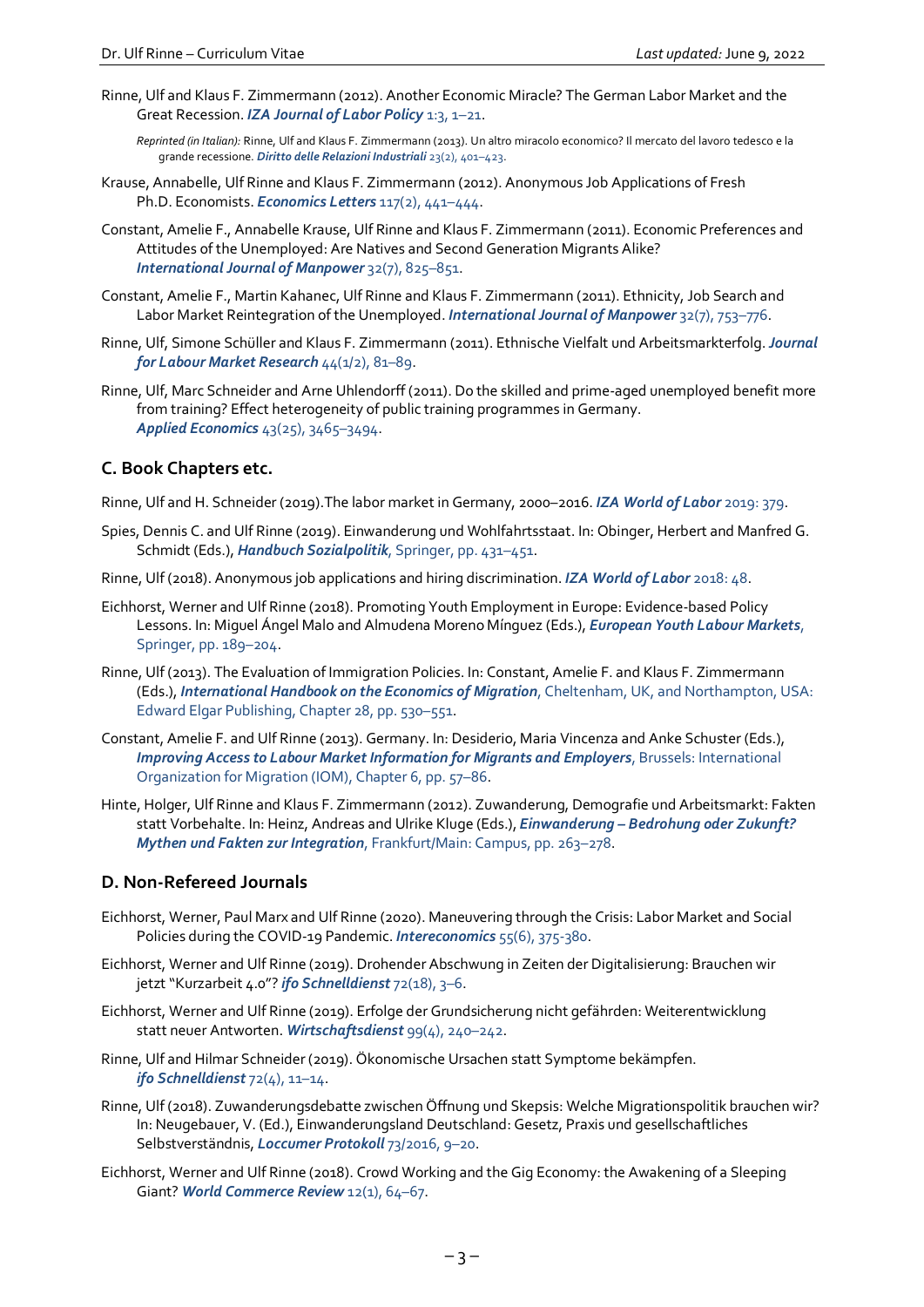- Eichhorst, Werner and Ulf Rinne (2017). Digital Challenges for the Welfare State. *[CESifo Forum](http://www.cesifo-group.de/DocDL/CESifo-forum-2017-4-eichhorst-rinne-digitalisation-welfare-state-december.pdf)* 18(4), 3–8.
- Eichhorst, Werner and Ulf Rinne (2017). The European Youth Guarantee: A Preliminary Assessment and Broader Conceptual Implications. *[CESifo Forum](http://www.cesifo-group.de/DocDL/CESifo-Forum-2017-2-eichhorst-rinne-youth-unemployment-june.pdf)* 18(2), 34–38.
- Eichhorst, Werner and Ulf Rinne (2017). Der digitale Gestaltungsauftrag. *[ifo Schnelldienst](http://www.cesifo-group.de/DocDL/sd-2017-07-stettes-etal-digitalisierung-2017-04-13.pdf)* 70(7), 16–18.
- Eichhorst, Werner, Holger Hinte, Ulf Rinne and Verena Tobsch (2016). Digitalisierung und Arbeitsmarkt: Aktuelle Entwicklungen und sozialpolitische Herausforderungen. *[Zeitschrift für Sozialreform](https://doi.org/10.1515/zsr-2016-0019)* 62(4), 383–409.
- Rinne, Ulf and Klaus F. Zimmermann (2016). Die digitale Arbeitswelt von heute und morgen. *APuZ – [Aus Politik und Zeitgeschichte](http://www.bpb.de/shop/zeitschriften/apuz/225700/arbeit-und-digitalisierung)* 18-19/2016, 3–9.
- Rinne, Ulf (2016). Combating hiring discrimination with anonymous job applications. *[World Commerce Review](https://www.worldcommercereview.com/feeds/show/WCRVol10Issue1)* 10(1), 94–96.
- Hinte, Holger, Ulf Rinne and Klaus F. Zimmermann (2015). Flüchtlinge in Deutschland: Herausforderung und Chancen. *[Wirtschaftsdienst](http://blog.zeit.de/herdentrieb/files/2015/11/wirtschaftsdienst_11-2015_Hinte_et_al_Fluechtlinge_Herausforderungen_und_Chancen.pdf)* 95(11), 744–751.
- Rinne, Ulf and Klaus F. Zimmermann (2015). Zutritt zur Festung Europa? Anforderungen an eine moderne Asyl- und Flüchtlingspolitik. *[Wirtschaftsdienst](https://www.wirtschaftsdienst.eu/inhalt/jahr/2015/heft/2/beitrag/zutritt-zur-festung-europa-anforderungen-an-eine-moderne-asyl-und-fluechtlingspolitik.html)* 95(2), 114–120.
- Eichhorst, Werner, Holger Hinte and Ulf Rinne (2013). Youth Unemployment in Europe: What to Do about It? *[Intereconomics](https://www.intereconomics.eu/contents/year/2013/number/4/article/youth-unemployment.html)* 48(4), 230–235.
- Krause, Annabelle, Ulf Rinne and Simone Schüller (2013). Schulkarrieren: Die soziale Herkunft ist entscheidender als der Migrationshintergrund. *[PERSONALquarterly](https://www.haufe.de/personal/zeitschrift/personalquarterly/personal-quarterly-ausgabe-32013-personalquarterly_48_184348.html)* 3/2013, 21–25.
- Rinne, Ulf (2012). Anonymisierte Bewerbungen: Möglichkeiten und Grenzen. In: Tietze, K. (Ed.), *[Tagungsdokumentation: Gleichbehandlung und Antirassismus in Betrieb und Verwaltung](https://www.gelbehand.de/fileadmin/user_upload/download/bildungsmaterial/Gleichbehandlung_und_Antirassismus.pdf)*, 12–15.
- Krause, Annabelle, Ulf Rinne and Klaus F. Zimmermann (2011). Implizite Diskriminierung: Anonymisierte Bewerbungsverfahren im Praxistest. *[Wirtschaftspsychologie aktuell](http://www.wirtschaftspsychologie-aktuell.de/ausgabe-2011-2-wettbewerb-um-talente.html)* 2/2011, 50–52.
- Krause, Annabelle, Ulf Rinne and Klaus F. Zimmermann (2011). Der anonymeWeg zu mehr Chancengleichheit: Anonymisierte Bewerbungsverfahren im Praxistest. *[Berufsbildung in Wissenschaft und Praxis](http://www.bibb.de/veroeffentlichungen/de/bwp/show/id/6638)* 2/2011, 22–25.
- Brenke, Karl, Ulf Rinne and Klaus F. Zimmermann (2010). Kurzarbeit: Nützlich in der Krise, aber nun den Ausstieg einleiten. *[Wochenbericht des DIW Berlin](https://www.diw.de/de/diw_01.c.454455.de/publikationen/wochenberichte/2010_16_1/kurzarbeit__nuetzlich_in_der_krise__aber_nun_den_ausstieg_einleiten.html)* 77(16), 2–13.
- Rinne, Ulf and Klaus F. Zimmermann (2009). Schlechte Noten für deutsche Abschottungspolitik. *[Wochenbericht des DIW Berlin](https://www.diw.de/documents/publikationen/73/diw_01.c.99629.de/09-26-1.pdf)* 76(26), 422–429.
- Rinne, Ulf (2009). Lohnsubventionen auf dem ersten Arbeitsmarkt: Stand und Perspektiven. In: Lange, J. (Ed.), SGB II – Die Lehren aus der Evaluationsforschung nach §6c, *[Loccumer Protokoll](http://www.loccum.de/protokoll/inhalt/inh0909.html)* 09/09, 247–260.

#### **E. Policy Reports and Policy Papers**

- Bonin, Holger and Ulf Rinne (2022). Dokumentation des wissenschaftlichen Workshops "Forschungsfragen für die Armuts- und Reichtumsberichterstattung der Bundesregierung". *[IZA Research Report](https://ftp.iza.org/report_pdfs/iza_report_128.pdf)* No. 128.
- Bonin, Holger, Annabelle Krause-Pilatus and Ulf Rinne (2021). Arbeitssituation und Belastungsempfinden von abhängig Beschäftigten im von der Corona-Pandemie geprägten Jahr 2021. *[IZA Research Report](http://ftp.iza.org/report_pdfs/iza_report_126.pdf)* No. 126. (also published as: *[BMAS Forschungsbericht](https://www.bmas.de/SharedDocs/Downloads/DE/Publikationen/Forschungsberichte/fb-570-10-arbeitssituation-belastungsempfinden-corona-pandemie-jahr-2021.pdf?__blob=publicationFile&v=1)* No. 570/10)
- Bonin, Holger, Annabelle Krause-Pilatus and Ulf Rinne (2021). Arbeitssituation und Belastungsempfinden im Kontext der Corona-Pandemie im September 2021. *[IZA Research Report](http://ftp.iza.org/report_pdfs/iza_report_125.pdf)* No. 125. (also published as: *[BMAS Forschungsbericht](https://www.bmas.de/SharedDocs/Downloads/DE/Publikationen/Forschungsberichte/fb-570-9-arbeitssituation-belastungsempfinden-corona-pandemie-sep-2021.pdf?__blob=publicationFile&v=2)* No. 570/9)
- Bonin, Holger, Bernhard Boockmann, Tobias Brändle, Julia Bredtmann, Martin Brussig, Gökay Demir, Rebecca Kamb, Hanna Frings, Axel Glemser, Anette Haas, Lisa Sofie Höckel, Simon Huber, Andrea Kirchmann, Johannes Kirsch, Günther Klee, Annabelle Krause-Pilatus, Juliane Kühn, Philipp Kugler, Michel Kusche, Anastasia Maier, Ulf Rinne, Anja Rossen, Tobias Scheu, Katharina Schilling, Christian Teichert, Rüdiger Wapler, Katja Wolf and Anne Zühlke (2021). Begleitevaluation der arbeitsmarktpolitischen Integrationsmaßnahmen für Geflüchtete. *[IZA Research Report](https://ftp.iza.org/report_pdfs/iza_report_123.pdf)* No. 123. (also published as: *[BMAS Forschungsbericht](https://www.bmas.de/SharedDocs/Downloads/DE/Publikationen/Forschungsberichte/fb-587-arbeitsmarktpolitische-integrationsma%C3%9Fnahmen-gefluechtete.pdf?__blob=publicationFile&v=3)* No. 587)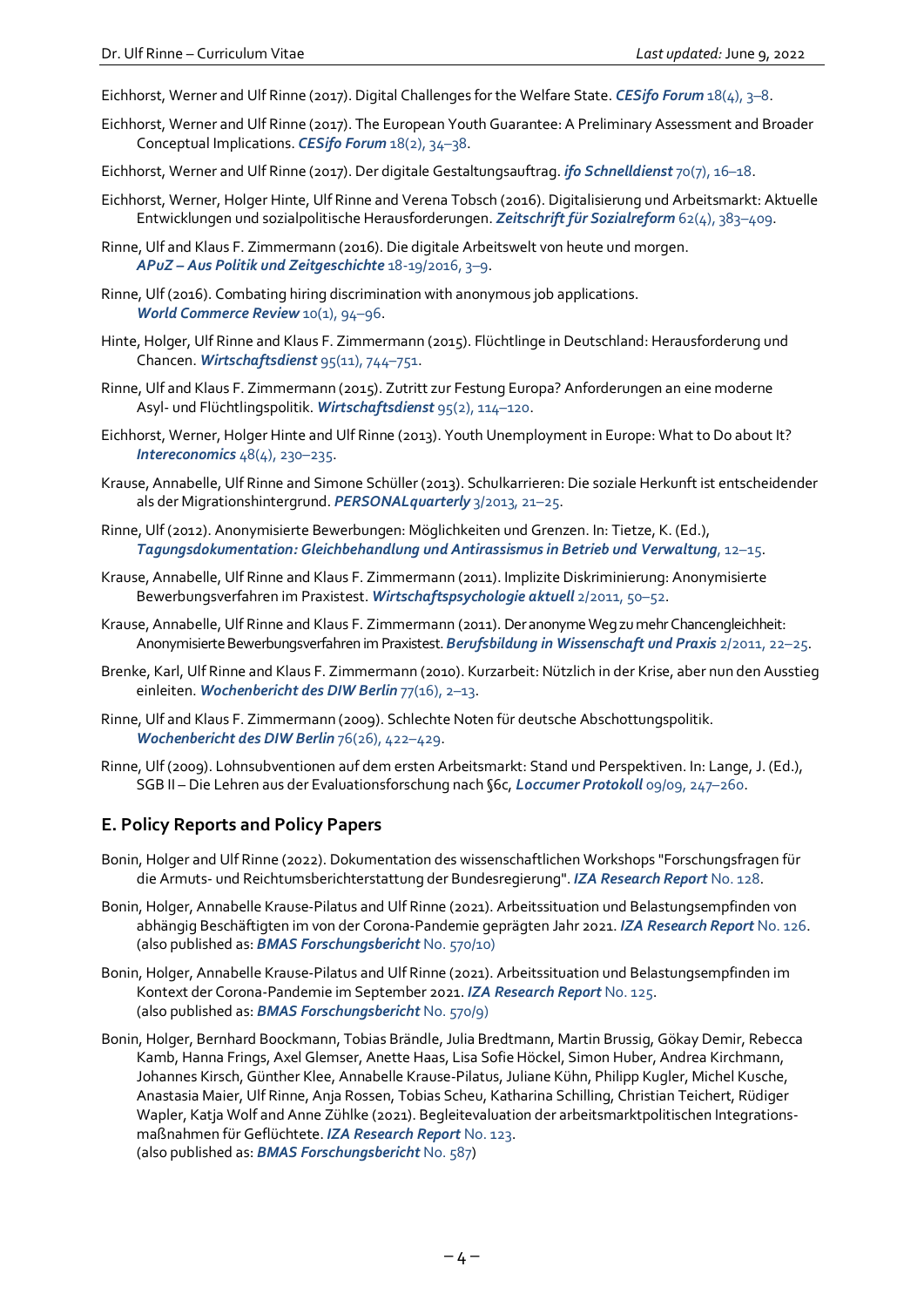- Bonin, Holger, Annabelle Krause-Pilatus and Ulf Rinne (2021). Arbeitssituation und Belastungsempfinden im Kontext der Corona-Pandemie im August 2021. *[IZA Research Report](http://ftp.iza.org/report_pdfs/iza_report_122.pdf)* No. 122. (also published as: *[BMAS Forschungsbericht](https://www.bmas.de/SharedDocs/Downloads/DE/Publikationen/Forschungsberichte/fb-570-8-arbeitssituation-belastungsempfinden-corona-pandemie-august-2021.pdf?__blob=publicationFile&v=2)* No. 570/8)
- Bonin, Holger and Ulf Rinne (2021). Arbeitssituation und Belastungsempfinden im Kontext der Corona-Pandemie im Juli 2021. *[IZA Research Report](http://ftp.iza.org/report_pdfs/iza_report_121.pdf)* No. 121. (also published as: *[BMAS Forschungsbericht](https://www.bmas.de/SharedDocs/Downloads/DE/Publikationen/Forschungsberichte/fb-570-7-arbeitssituation-belastungsempfinden-corona-pandemie-juli-2021.pdf?__blob=publicationFile&v=2)* No. 570/7)
- Bonin, Holger and Ulf Rinne (2021). Arbeitssituation und Belastungsempfinden im Kontext der Corona-Pandemie im Juni 2021. *[IZA Research Report](http://ftp.iza.org/report_pdfs/iza_report_120.pdf)* No. 120. (also published as: *[BMAS Forschungsbericht](https://www.bmas.de/SharedDocs/Downloads/DE/Publikationen/Forschungsberichte/fb-570-6-arbeitssituation-belastungsempfinden-corona-pandemie-juni-2021.pdf?__blob=publicationFile&v=2)* No. 570/6)
- Bonin, Holger and Ulf Rinne (2021). Arbeitssituation und Belastungsempfinden im Kontext der Corona-Pandemie im Mai 2021. *[IZA Research Report](http://ftp.iza.org/report_pdfs/iza_report_117.pdf)* No. 117. (also published as: *[BMAS Forschungsbericht](https://www.bmas.de/SharedDocs/Downloads/DE/Publikationen/Forschungsberichte/fb-570-5-arbeitssituation-belastungsempfinden-corona-pandemie-mai-2021.pdf?__blob=publicationFile&v=3)* No. 570/5)
- Bonin, Holger, Annabelle Krause-Pilatus and Ulf Rinne (2021). Arbeitssituation und Belastungsempfinden im Kontext der Corona-Pandemie im April 2021. *[IZA Research Report](http://ftp.iza.org/report_pdfs/iza_report_116.pdf)* No. 116. (also published as: *[BMAS Forschungsbericht](https://www.bmas.de/SharedDocs/Downloads/DE/Publikationen/Forschungsberichte/fb-570-4-arbeitssituation-belastungsempfinden-corona-pandemie-april-2021.pdf?__blob=publicationFile&v=3)* No. 570/4)
- Bonin, Holger, Annabelle Krause-Pilatus and Ulf Rinne (2021). Verbreitung von Homeoffice und Corona-Tests der Arbeitgeber Ende März-Anfang April 2021. *[IZA Research Report](http://ftp.iza.org/report_pdfs/iza_report_115.pdf)* No. 115. (also published as: *[BMAS Forschungsbericht](https://www.bmas.de/SharedDocs/Downloads/DE/Publikationen/Forschungsberichte/fb-570-3-verbreitung-homeoffice-corona-tests-ende-maerz-april-2021.pdf?__blob=publicationFile&v=3)* No. 570/3)
- Bonin, Holger, Annabelle Krause-Pilatus and Ulf Rinne (2021). Arbeitssituation und Belastungsempfinden im Kontext der Corona-Pandemie im März 2021. *[IZA Research Report](http://ftp.iza.org/report_pdfs/iza_report_114.pdf)* No. 114. (also published as: *[BMAS Forschungsbericht](https://www.bmas.de/SharedDocs/Downloads/DE/Publikationen/Forschungsberichte/fb-570-2-arbeitssituation-belastungsempfinden-corona-pandemie.pdf?__blob=publicationFile&v=2)* No. 570/2)
- Bonin, Holger, Werner Eichhorst, Annabelle Krause-Pilatus and Ulf Rinne (2021). Wirtschaftliche Auswirkungen der Corona-Pandemie auf private Haushalte. *[IZA Research Report](http://ftp.iza.org/report_pdfs/iza_report_112.pdf)* No. 112. (also published as: *[BMAS Forschungsbericht](https://www.bmas.de/SharedDocs/Downloads/DE/Publikationen/Forschungsberichte/fb-575-wirtschaftliche-auswirkungen-der-pandemie-auf-private-haushalte.pdf?__blob=publicationFile&v=1)* No. 575)
- Bonin, Holger, Werner Eichhorst, Annabelle Krause-Pilatus and Ulf Rinne (2021). Auswirkungen der Corona-Krise auf das Familien- und Erwerbsleben. *[IZA Research Report](http://ftp.iza.org/report_pdfs/iza_report_111.pdf)* No. 111. (also published as: *[BMAS Forschungsbericht](https://www.bmas.de/SharedDocs/Downloads/DE/Publikationen/Forschungsberichte/fb-574-auswirkungen-der-corona-krise-auf-familien-und-erwerbsleben.pdf?__blob=publicationFile&v=1)* No. 574)
- Bonin, Holger, Werner Eichhorst, Annabelle Krause-Pilatus and Ulf Rinne (2021). Wirksamkeitsanalyse der Corona-Maßnahmen. *[IZA Research Report](http://ftp.iza.org/report_pdfs/iza_report_110.pdf)* No. 110. (also published as: *[BMAS Forschungsbericht](https://www.bmas.de/SharedDocs/Downloads/DE/Publikationen/Forschungsberichte/fb-573-wirksamkeitsanalyse-der-corona-massnahmen.pdf?__blob=publicationFile&v=2)* No. 573)
- Bonin, Holger, Werner Eichhorst, Annabelle Krause-Pilatus and Ulf Rinne (2021). Corona-Pandemie: Stresstest für das System der sozialen Sicherung. *[IZA Research Report](http://ftp.iza.org/report_pdfs/iza_report_109.pdf)* No. 109.
- Bonin, Holger, Annabelle Krause-Pilatus and Ulf Rinne (2021). Arbeitssituation und Belastungsempfinden im Kontext der Corona-Pandemie. *[IZA Research Report](http://ftp.iza.org/report_pdfs/iza_report_108.pdf)* No. 108. (also published as: *[BMAS Forschungsbericht](https://www.bmas.de/SharedDocs/Downloads/DE/Publikationen/Forschungsberichte/fb-570-arbeitssituation-belastungsempfinden-corona-pandemie.pdf?__blob=publicationFile&v=1)* No. 570)
- Bonin, Holger, Susanne Steffes, Annette Hillerich-Sigg, Annabelle Krause-Pilatus and Ulf Rinne (2021). Auswirkungen der Digitalisierung auf die Erwerbstätigkeit von Frauen. *[IZA Research Report](http://ftp.iza.org/report_pdfs/iza_report_107.pdf)* No. 107. (also published as: *[BMAS Forschungsbericht](https://www.bmas.de/DE/Service/Publikationen/Forschungsberichte/fb-568-auswirkungen-digitalisierung-arbeitswelt-erwerbstaetigkeit-frauen.html)* No. 568)
- Eichhorst, Werner, Paul Marx, Ulf Rinne, René Böheim, Thomas Leoni, Steven Tobin, Arthur Sweetman, Pierre Cahuc, Tommaso Colussi, Egbert Jongen, Paul Verstraten, Priscila Ferreira, João Cerejeira, Miguel Portela, Raul Ramos, Martin Kahanec, Monika Martišková, Lena Hensvik, Oskar Nordström Skans, Patrick Arni, Rui Costa, Stephen Machin and Susan Houseman (2021). IZA COVID-19 Crisis Response Monitoring: The Second Phase of the Crisis. *[IZA Research Report](http://ftp.iza.org/report_pdfs/iza_report_105.pdf)* No. 105.
- Bonin, Holger, Annabelle Krause-Pilatus, Ulf Rinne and Herbert Brücker (2020). Economic Impact of Intra-EU Labour Mobility in Receiving and Sending Countries. *[IZA Research Report](http://ftp.iza.org/report_pdfs/iza_report_103.pdf)* No. 103.
- Bonin, Holger, Annabelle Krause-Pilatus, Ulf Rinne and Herbert Brücker (2020). Wirtschaftliche Effekte der EU-Arbeitskräftemobilität in den Ziel- und Herkunftsländern. *[IZA Research Report](http://ftp.iza.org/report_pdfs/iza_report_102.pdf)* No. 102. (also published as: *[BMAS Forschungsbericht](https://www.bmas.de/SharedDocs/Downloads/DE/PDF-Publikationen/Forschungsberichte/fb-554-wirtschaftliche-effekte-eu-arbeitskraeftemobilitaet.pdf?__blob=publicationFile&v=3)* No. 554)
- Bonin, Holger, Werner Eichhorst, Jennifer Kaczynska, Angelika Kümmerling, Ulf Rinne, Annika Scholten and Susanne Steffes (2020). Verbreitung und Auswirkungen von mobiler Arbeit und Homeoffice. *IZA [Research Report](http://ftp.iza.org/report_pdfs/iza_report_99.pdf)* No. 99. (also published as: *[BMAS Forschungsbericht](https://www.bmas.de/SharedDocs/Downloads/DE/Publikationen/Forschungsberichte/fb-549-pdf-verbreitung-auswirkung-mobiles-arbeiten.pdf?__blob=publicationFile&v=1)* No. 549)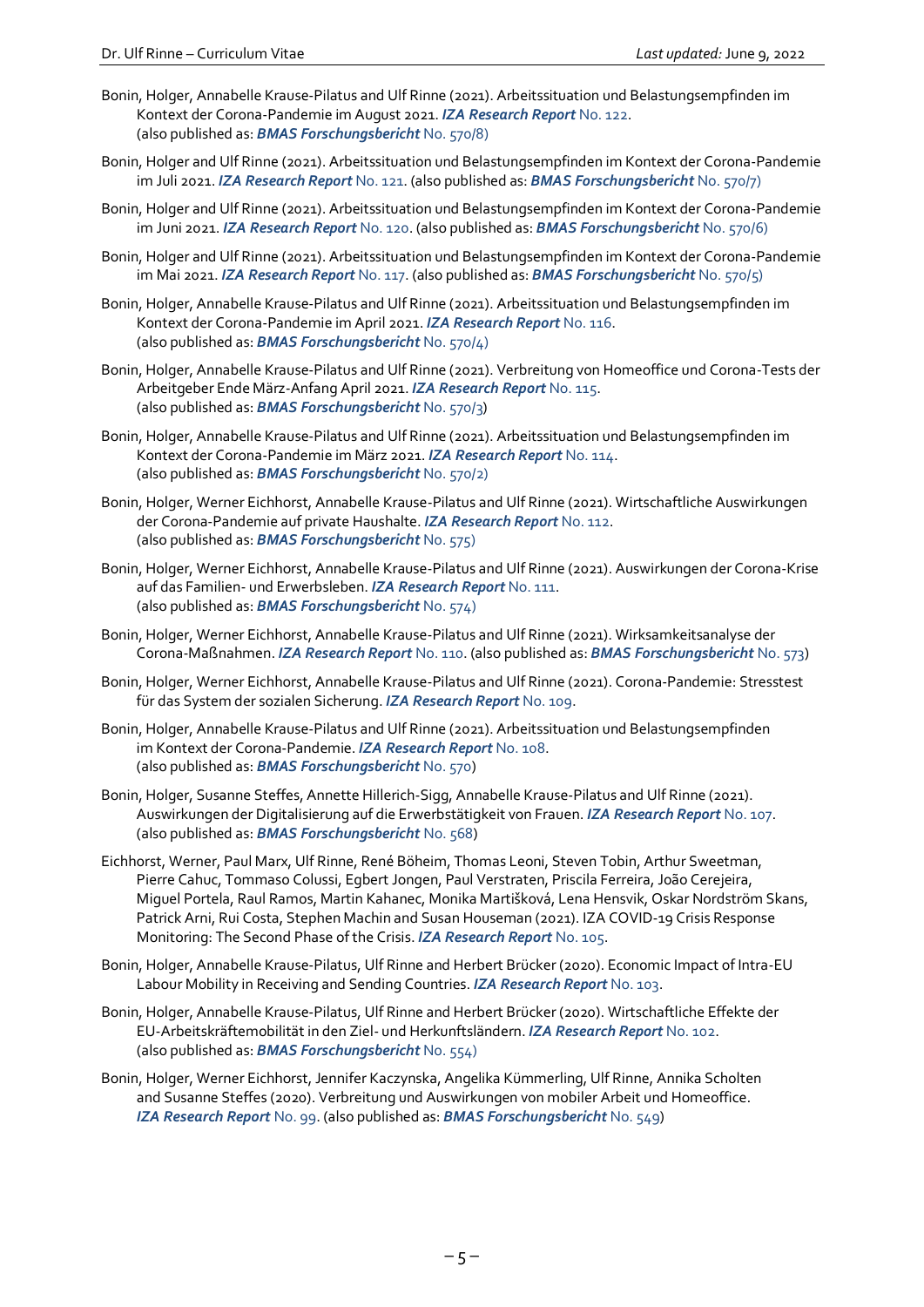- Eichhorst, Werner, Paul Marx, Ulf Rinne, René Böheim, Thomas Leoni, Pierre Cahuc, Tommaso Colussi, Egbert Jongen, Paul Verstraten, Priscila Ferreira, João Cerejeira, Miguel Portela, Raul Ramos, Martin Kahanec, Monika Martišková, Lena Hensvik, Oskar Nordström Skans, Patrick Arni, Rui Costa, Stephen Machin and Susan Houseman (2020). IZA COVID-19 Crisis Response Monitoring: Short-Run Labor Market Impacts of COVID-19, Initial Policy Measures and Beyond. *[IZA Research Report](http://ftp.iza.org/report_pdfs/iza_report_98.pdf)* No. 98.
- Bonin, Holger, Annabelle Krause-Pilatus, Ulf Rinne, et al. (2020). Begleitevaluation der arbeitsmarktpolitischen Integrationsmaßnahmen für Geflüchtete: Zweiter Zwischenbericht. *[IZA Research Report](http://ftp.iza.org/report_pdfs/iza_report_94.pdf)* No. 94. (also published as: *[BMAS Forschungsbericht](https://www.bmas.de/SharedDocs/Downloads/DE/PDF-Publikationen/Forschungsberichte/fb546-begleitevaluation-arbeitsmarktpolitische-integrationsmassnahmen.pdf;jsessionid=5B2603760C01DD3B4BC34127C0347364?__blob=publicationFile&v=3)* No. 546)
- Bonin, Holger, Annabelle Krause-Pilatus and Ulf Rinne (2020). Selbstständige Erwerbstätigkeit in Deutschland (Aktualisierung 2020). *[IZA Research Report](http://ftp.iza.org/report_pdfs/iza_report_93.pdf)* No. 93. (also published as: *[BMAS Forschungsbericht](https://www.bmas.de/SharedDocs/Downloads/DE/PDF-Publikationen/Forschungsberichte/fb545-selbststaendige-erwerbstaetigkeit-in-deutschland.pdf;jsessionid=7886A7173985A8E54AE95FF35A08324C?__blob=publicationFile&v=4)* No. 545)
- Bonin, Holger, Annabelle Krause-Pilatus and Ulf Rinne (2018). Dokumentation des wissenschaftlichen Workshops "Soziale Lagen in multidimensionaler Perspektive und Längsschnittbetrachtung". *BMAS [Forschungsbericht](https://www.bmas.de/DE/Service/Medien/Publikationen/Forschungsberichte/Forschungsberichte-Sozialpolitik/fb-513-soziale-lagen-in-multidimensionaler-perspektive-und-laengsschnittbetrachtung.html)* No. 513.
- Bonin, Holger, Ingo E. Isphording, Annabelle Krause-Pilatus, Andreas Lichter, Nico Pestel, Ulf Rinne, et al. (2018). Auswirkungen des gesetzlichen Mindestlohns auf Beschäftigung, Arbeitszeit und Arbeitslosigkeit. *[IZA Research Report](http://ftp.iza.org/report_pdfs/iza_report_83.pdf)* No. 83.
- Bonin, Holger and Ulf Rinne (2017). Omnibusbefragung zur Verbesserung der Datenlage neuer Beschäftigungsformen. *[IZA Research Report](http://ftp.iza.org/report_pdfs/iza_report_80.pdf)* No. 80.
- Hinte, Holger and Ulf Rinne (2017). Fachkräfte gewinnen Konzept für eine aktive deutsche Zuwanderungspolitik. *[IZA Research Report](http://ftp.iza.org/report_pdfs/iza_report_77.pdf)* No. 77.
- Bonin, Holger and Ulf Rinne (2017). Machbarkeitsstudie zur Durchführung einer Evaluation der arbeitsmarktpolitischen Integrationsmaßnahmen für Flüchtlinge. *[IZA Research Report](http://ftp.iza.org/report_pdfs/iza_report_76.pdf)* No. 76. (also published as: *[BMAS Forschungsbericht](http://www.bmas.de/DE/Service/Medien/Publikationen/Forschungsberichte/Forschungsberichte-Arbeitsmarkt/fb-481-machbarkeitsstudie.html)* No. 481)
- Eichhorst, Werner and Ulf Rinne (2015). An Assessment of the Youth Employment Inventory and Implications for Germany's Development Policy. *[IZA Research Report](http://ftp.iza.org/report_pdfs/iza_report_67.pdf)* No. 67.
- Eichhorst, Werner and Ulf Rinne (2015). Promoting Youth Employment Through Activation Strategies. *IZA [Research Report](http://ftp.iza.org/report_pdfs/iza_report_65.pdf)* No. 65.
- Krause, Annabelle, Ulf Rinne and Klaus F. Zimmermann (2014). Abschlussbericht des Projektes "Anonym Bewerben in Baden-Württemberg". *[IZA Research Report](http://ftp.iza.org/report_pdfs/iza_report_63.pdf)* No. 63.
- Eichhorst, Werner, Holger Hinte and Ulf Rinne (2013). Jugendarbeitslosigkeit in Europa: Status Quo und (keine?) Perspektiven. *[IZA Standpunkte](http://ftp.iza.org/sp57.pdf)* Nr. 57.
- Constant, Amelie F. and Ulf Rinne (2013). Labour Market Information for Migrants and Employers: The Case of Germany. *[IZA Research Report](http://ftp.iza.org/report_pdfs/iza_report_50.pdf)* No. 50.
- Krause, Annabelle, Ulf Rinne, Klaus F. Zimmermann, Ines Böschen and Ramona Alt (2012). Pilotprojekt "Anonymisierte Bewerbungsverfahren" – Abschlussbericht. *[IZA Research Report](http://ftp.iza.org/report_pdfs/iza_report_44.pdf)* No. 44.
- Hinte, Holger, Ulf Rinne and Klaus F. Zimmermann (2011). Ein Punktesystem zur bedarfsorientierten Steuerung der Zuwanderung nach Deutschland. *[IZA Research Report](http://ftp.iza.org/report_pdfs/iza_report_35.pdf)* No. 35.
- Krause, Annabelle, Ulf Rinne and Klaus F. Zimmermann (2010). Anonymisierte Bewerbungsverfahren. *IZA [Research Report](http://ftp.iza.org/report_pdfs/iza_report_27.pdf)* No. 27.
- Bonin, Holger, Ulf Rinne and Hilmar Schneider (2007). Untersuchung der beschäftigungs- und finanzpolitischen Auswirkungen des Bofinger/Walwei-Konzepts zur Neuordnung des Niedriglohnbereichs. *[IZA Research Report](http://ftp.iza.org/report_pdfs/iza_report_11.pdf)* No. 11.
- Schneider, Hilmar, Karl Brenke, Birgit Jesske, Lutz C. Kaiser, Ulf Rinne, Marc Schneider, Jacob Steinwede and Arne Uhlendorff (2007). Evaluation der Maßnahmen zur Umsetzung der Vorschläge der Hartz-Kommission – Bericht 2006. *[IZA Research Report](http://ftp.iza.org/report_pdfs/iza_report_10.pdf)* No. 10.
- Bonin, Holger and Ulf Rinne (2006). Evaluation of the Active Labor Market Program "Beautiful Serbia". *IZA [Research Report](http://ftp.iza.org/report_pdfs/iza_report_08.pdf)* No. 8.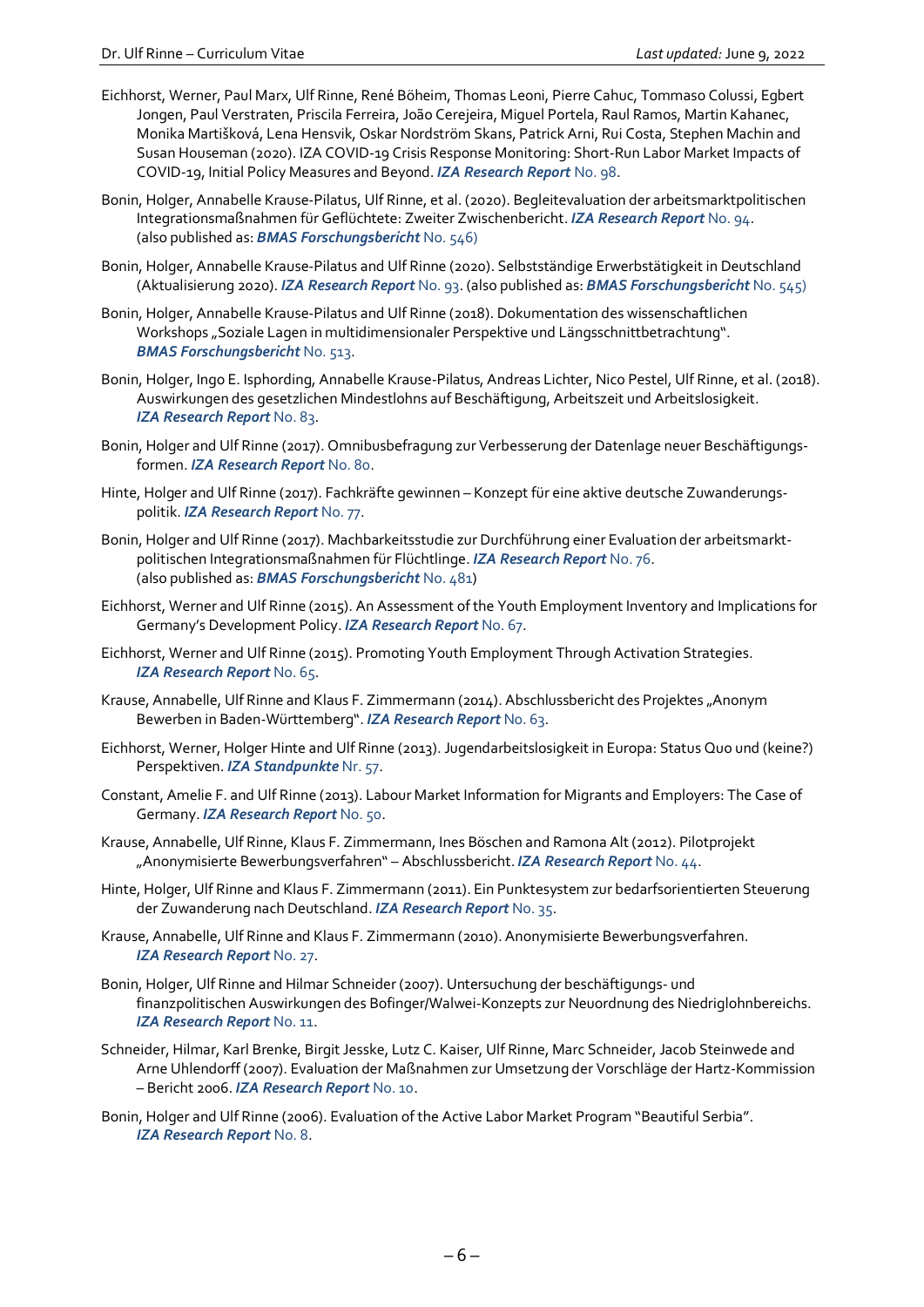#### **F. Miscellaneous**

- Hinte, Holger and Ulf Rinne (2019). Deutschland braucht ein Einwanderungsgesetz. In: *[Mensch und Politik \(Sekundarstufe I\)](https://www.westermann.de/reihe/MEPO19S1HE/Mensch-und-Politik-SI-Ausgabe-2019-fuer-Hessen)*, Westermann, p. 414.
- Rinne, Ulf and Klaus F. Zimmermann (2019). Die digitale Arbeitswelt von heute und morgen. In: *Deutschzeit 9*[, Cornelsen, p. 74.](https://www.cornelsen.de/produkte/deutschzeit-schuelerbuch-9-schuljahr-9783060631759)

#### **G. Papers in the Editorial Process**

Krause-Pilatus, Annabelle, Ulf Rinne and Hilmar Schneider (2019). Arbeitszufriedenheit in der modernen Arbeitswelt. *[IZA Standpunkte](http://ftp.iza.org/sp94.pdf)* Nr. 94.

## **Research Projects**

| 2021-2022     | Comparative Review of the Employment Policy Responses during COVID-19.<br>International Labour Organization (ILO)                                                                                                                             |
|---------------|-----------------------------------------------------------------------------------------------------------------------------------------------------------------------------------------------------------------------------------------------|
| $2020 - 2022$ | Wissenschaftliche (Kurz)-Expertisen zu Grundsatzfragen des Sozialstaats, der Arbeitswelt und<br>der sozialen Marktwirtschaft sowie der Durchführung von entsprechenden Dialogformaten.<br>Federal Ministry of Labor and Social Affairs (BMAS) |
| $2019 - 2022$ | Ökonomische Bewertung aktueller Maßnahmen der Deutschen Forschungs- und<br>Innovationspolitik (supporting Prof. Dr. Holger Bonin, Member of the Commission of Experts).<br><b>Commission of Experts for Research and Innovation (EFI)</b>     |
| $2017 - 2021$ | Begleitevaluation der arbeitsmarktpolitischen Integrationsmaßnahmen für Geflüchtete.<br><b>Federal Ministry of Labor and Social Affairs (BMAS)</b>                                                                                            |
| $2017 - 2018$ | Minimum wage effects on employment, working time, and unemployment.<br>Federal Institute for Occupational Safety and Health (BAuA)                                                                                                            |
| $2016 - 2020$ | Wissenschaftliche (Kurz)-Expertisen zu Grundsatzfragen des Sozialstaats, Arbeitsgesellschaft<br>im Wandel und sozialer Integration und Durchführung von entsprechenden Dialogformaten.<br>Federal Ministry of Labor and Social Affairs (BMAS) |
| 2016          | Machbarkeitsstudie zur Durchführung einer Evaluation der arbeitsmarktpolitischen<br>Integrationsmaßnahmen für Flüchtlinge. Federal Ministry of Labor and Social Affairs (BMAS)                                                                |
| $2014 - 2015$ | Assessment of the Youth Employment Inventory. Deutsche Gesellschaft für Internationale<br>Zusammenarbeit (GIZ) and Federal Ministry for Economic Cooperation and Development (BMZ)                                                            |
| $2013 - 2014$ | Youth Activation Strategies. International Labour Organization (ILO)                                                                                                                                                                          |
| $2012 - 2014$ | Anonym Bewerben in Baden-Württemberg. Ministry of Integration of Baden-Württemberg                                                                                                                                                            |
| 2012          | LINET Country Study on Germany: Improving Access to Labour Market Information for<br>Migrants and Employers. International Organization for Migration (IOM)                                                                                   |
| $2010 - 2012$ | Anonymisierte Bewerbungsverfahren. Federal Anti-Discrimination Agency (ADS)                                                                                                                                                                   |
| $2010 - 2011$ | Vorschlag für ein Punktesystem zur bedarfsorientierten Steuerung der Zuwanderung nach<br>Deutschland. Saxon State Ministry for Economic Affairs, Labor and Transport (SMWA)                                                                   |
| $2006 - 2007$ | Untersuchung der beschäftigungs- und finanzpolitischen Auswirkungen des Bofinger/Walwei-<br>Konzepts zur Neuordnung des Niedriglohnbereichs. Federal Ministry of Finance (BMF)                                                                |
| $2005 - 2006$ | Evaluation der Maßnahmen zur Umsetzung der Vorschläge der Hartz-Kommission,<br>Modul 1b: Förderung beruflicher Weiterbildung und Transferleistungen.<br>Federal Ministry of Labor and Social Affairs (BMAS)                                   |
| $2005 - 2006$ | Evaluation of the Active Labor Market Program "Beautiful Serbia".<br>United Nations Development Program (UNDP) Serbia and Montenegro                                                                                                          |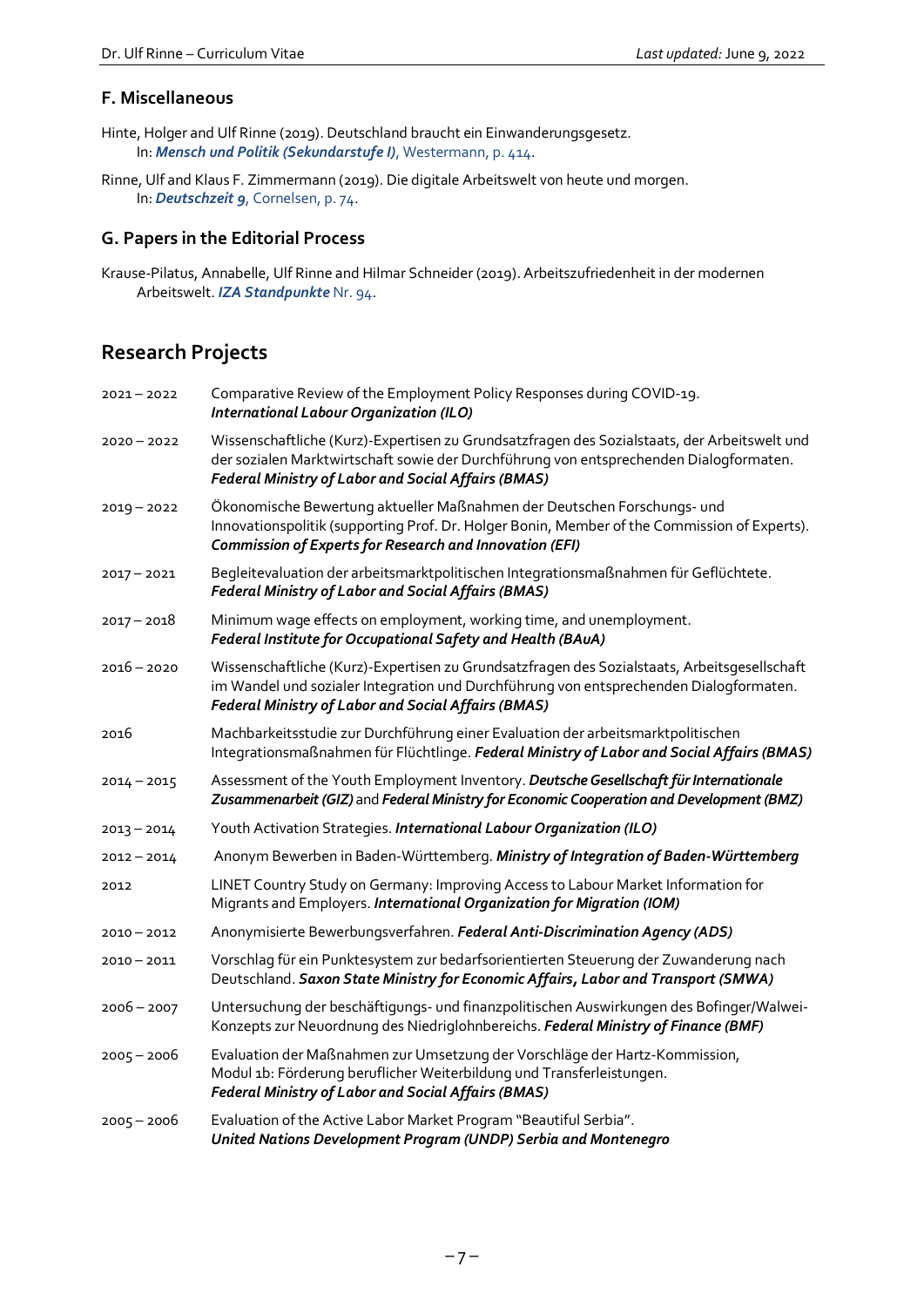## **Scholarships and Fellowships**

| 2008          | Handelsblatt Fellow at the 3rd Meeting of the Winners of the Bank of Sweden Prize in Economic<br>Sciences in Memory of Alfred Nobel, Lake Constance |
|---------------|-----------------------------------------------------------------------------------------------------------------------------------------------------|
| $2005 - 2008$ | IZA Scholarship Program                                                                                                                             |
| $2004 - 2005$ | SAP FastTrack Scholarship, SAP AG                                                                                                                   |
| $2002 - 2003$ | Hölderlin Scholarship Program, German Academic Scholarship Foundation (financed by SAP AG)                                                          |
| $2001 - 2005$ | Member of the German Academic Scholarship Foundation                                                                                                |

## **Teaching**

| 2011/2012  | Lecturer Labor and Population Economics, University of Bonn (Master course)            |
|------------|----------------------------------------------------------------------------------------|
| 2008/2009  | Graduate Teaching Assistant <i>Labor Economics</i> , University of Cologne             |
| 2002, 2004 | Student Teaching Assistant Introduction to Management Accounting, University of Bonn   |
| 2001/2002  | Student Teaching Assistant Introduction to Business Administration, University of Bonn |

## **Referee Service**

| Journals      | Applied Economics Letters, ARBEIT, Comparative Migration Studies, Economics Bulletin,<br>Empirical Economics, European Sociological Review, FinanzArchiv / Public Finance Analysis,<br>German Economic Review, Industrial & Labor Relations Review, Industrial Relations, International<br>Journal of Manpower, IZA Journal of European Labor Studies, IZA Journal of Labor Economics,<br>IZA Journal of Labor Policy, Jahrbücher für Nationalökonomie und Statistik, LABOUR, Labour |
|---------------|--------------------------------------------------------------------------------------------------------------------------------------------------------------------------------------------------------------------------------------------------------------------------------------------------------------------------------------------------------------------------------------------------------------------------------------------------------------------------------------|
|               | Economics, Journal for Labour Market Research, Journal of Economic Behavior & Organization,<br>Journal of Human Resources, Journal of Population Economics, Manchester School, Oxford Bulletin<br>of Economics and Statistics, PLOS ONE, Scandinavian Journal of Economics, Schmollers Jahrbuch,<br>Zeitschrift für Sozialreform                                                                                                                                                     |
| Institutional | ERSTE Foundation, German Academic Scholarship Foundation, Academic Advisory Commission of<br>Lower Saxony                                                                                                                                                                                                                                                                                                                                                                            |
| Misc.         | IZA World of Labor                                                                                                                                                                                                                                                                                                                                                                                                                                                                   |

## **Media Coverage**

| Newspaper | Frankfurter Allgemeine Sonntagszeitung (March 28, 2010), Süddeutsche Zeitung (August 4, 2010),<br>Braunschweiger Zeitung (September 3, 2010), VDI Nachrichten (October 15, 2010), Märkische Allgemeine<br>(October 19, 2010), PersonalMagazin (October 21, 2010), Kölnische Rundschau (November 25, 2010),<br>General-Anzeiger (November 25, 2010), Neues Deutschland (November 27, 2010), Abendzeitung München<br>(June 17, 2011), Finanz Journal (August 11, 2011), De Standaard (January 5, 2012), Het Nieuwsblad<br>(January 5, 2012), Fener Haber (April 18, 2012), PersonalMagazin (May 2, 2012), The Chronicle of Higher<br>Education (June 7, 2012), Kieler Nachrichten (August 14, 2013), Dresdner Neueste Nachrichten (August 14,<br>2013), Neue Presse (August 14, 2013), Handelsblatt (December 13, 2013), Capital (June 18, 2014), Zeit<br>Campus Ratgeber (No. 1/2015), Basler Zeitung (January 12, 2015), Die Welt (March 5, 2015), Veja<br>(September 9, 2015), Handelsblatt (September 17, 2015), The Economist (October 31, 2015),<br>unternehmermagazin (No. 5/6-2015), N-Kompass magazin (No. 1/2016), Frankfurter Rundschau (April 11,<br>2016), Schweden aktuell (No. 3/16), DIE MACHER (June 1, 2016), Süddeutsche Zeitung (October 14, 2017),<br>Tagesspiegel (February 2, 2018), Tagesspiegel (August 17, 2018), Laura (January 23, 2019), Die Welt<br>(April 24, 2019), Bella (July 3, 2019), Tina (August 5, 2020), The Christian Science Monitor (October 7,<br>2020), Alles für die Frau (July 2, 2021) |
|-----------|--------------------------------------------------------------------------------------------------------------------------------------------------------------------------------------------------------------------------------------------------------------------------------------------------------------------------------------------------------------------------------------------------------------------------------------------------------------------------------------------------------------------------------------------------------------------------------------------------------------------------------------------------------------------------------------------------------------------------------------------------------------------------------------------------------------------------------------------------------------------------------------------------------------------------------------------------------------------------------------------------------------------------------------------------------------------------------------------------------------------------------------------------------------------------------------------------------------------------------------------------------------------------------------------------------------------------------------------------------------------------------------------------------------------------------------------------------------------------------------------------------------------------------------|
| Websites  | news.de (August 4, 2010), Deutsche Welle (August 24, 2010), yahoo! Italia (September 2, 2010), fluter.de<br>(October 26, 2010), Deutsche Welle (April 29, 2011), Spiegel Online (April 18, 2012), Deutsche Welle (April<br>18, 2012), haufe.de (May 2, 2012), der-hr-blog.de (October 15, 2012), SHRM Online (September 6, 2013),                                                                                                                                                                                                                                                                                                                                                                                                                                                                                                                                                                                                                                                                                                                                                                                                                                                                                                                                                                                                                                                                                                                                                                                                    |

Highbrow Magazine (January 5, 2015), CIO (August 25, 2015), Sputnik International (September 4, 2015),